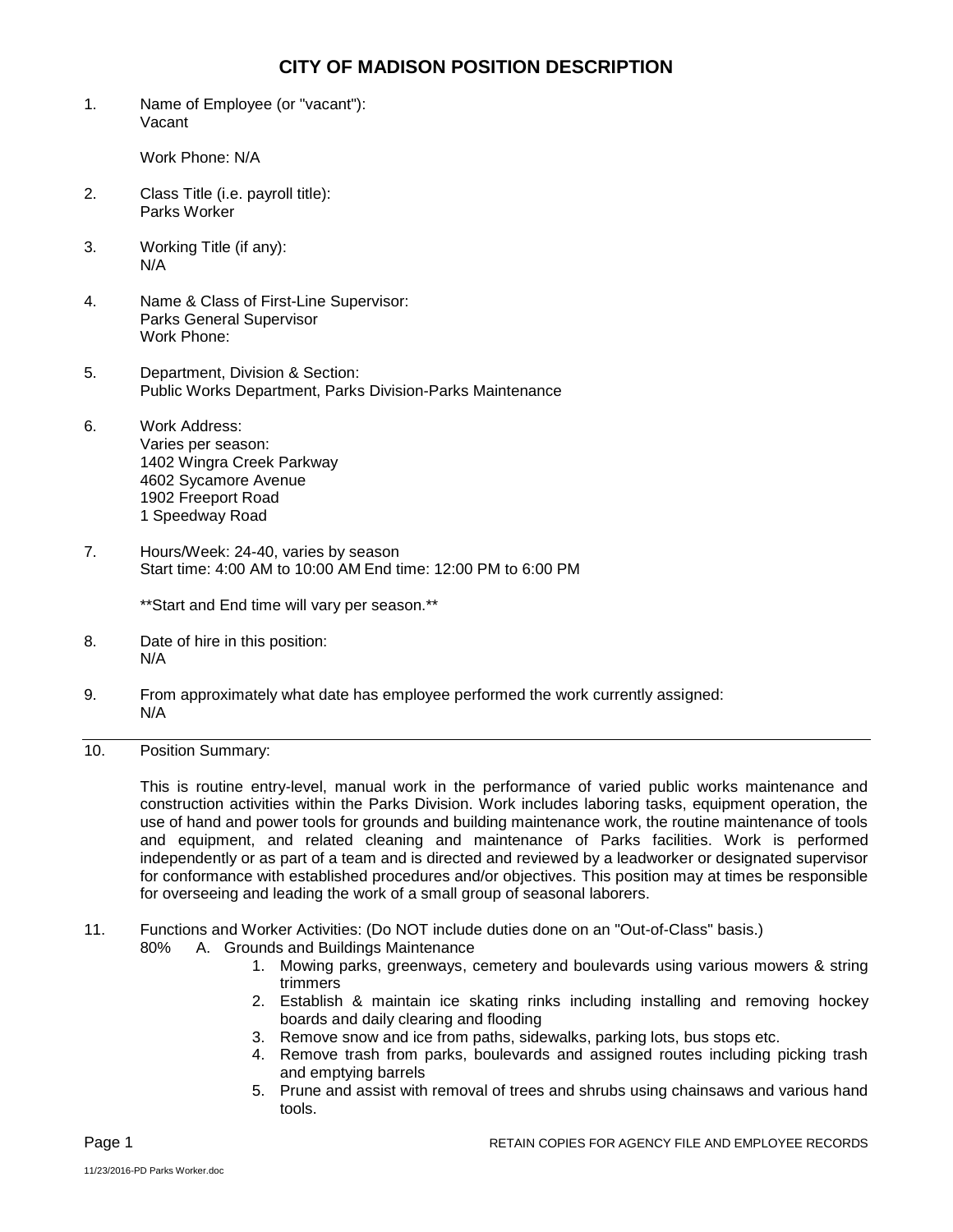- 6. Leaf clean-up and mulching in the fall and spring
- 7. Perform regular maintenance of tree and shrub, perennial and annual flower beds, including planting, weeding, watering, mulching, deadheading, pruning and seasonal change-outs
- 8. Perform regular playground maintenance: to include removal of litter & graffiti, raking & redistributing loose fill surfacing evenly, performing visual inspections, reporting issues to supervisor or leadworker
- 9. Athletic field maintenance as required
- 10. Clean and stock restrooms and shelters as assigned
- 11. Perform restoration tasks of natural areas
- 10% B. Maintenance of equipment, facilities and work space
	- 1. Preventative maintenance of mowers including blade sharpening, greasing, oil changes, power washing, etc.
	- 2. Maintain clean and safe work area in the field as well as shop, work and common areas of maintenance facilities.
	- 3. Clean equipment and vehicles as needed
	- 4. Transport equipment and vehicles for use, maintenance, storage, etc.
	- 5. Report damages and/or repairs to Supervisor or mechanic as appropriate.
- 10% C. Other Duties
	- 1. While performing assigned work, employee shall report any maintenance or safety related issues to their leadworker or supervisor in a timely fashion including any parks amenities and facilities. (ex. Playgrounds, beaches, volleyball courts, basketball courts, shelters etc)
	- 2. When assigned, perform maintenance tasks in the following areas: golf course, mall/concourse, cemetery, conservation parks, general parks, forestry and botanical gardens
	- 3. Maintain picnic tables, benches and hockey boards
	- 4. Drive tractor and hay wagon for fall hayrides and special events
	- 5. Set-up and preparation for special events within parks
	- 6. Maintain appropriate records as assigned (ie. Playground inspections)
	- 7. Oversee the work of assigned seasonal employees as required.
	- 8. Perform other related work as required
- 12. Primary knowledge, skills and abilities required:

Knowledge of the types and uses of common hand and power tools and equipment used in related public works maintenance and grounds care work. Knowledge of related plant/lawn care principles. Ability to perform heavy manual and semi-skilled tasks incorporating strenuous physical activity for extended periods of time often under adverse weather and environmental conditions. Ability to understand and follow oral and written directions and maintain required records. Ability to work independently within established guidelines and without close supervision. Ability to develop and maintain effective working relationships including tactful and courteous interactions with the general public. Ability to work successfully with multi-cultural communities. Ability to communicate effectively both orally and in writing. Ability to operate a motor vehicle and related maintenance equipment. Ability to maintain adequate attendance.

13. Special tools and equipment required:

None.

14. Required licenses and/or registration:

Valid Wisconsin Class D Driver's License